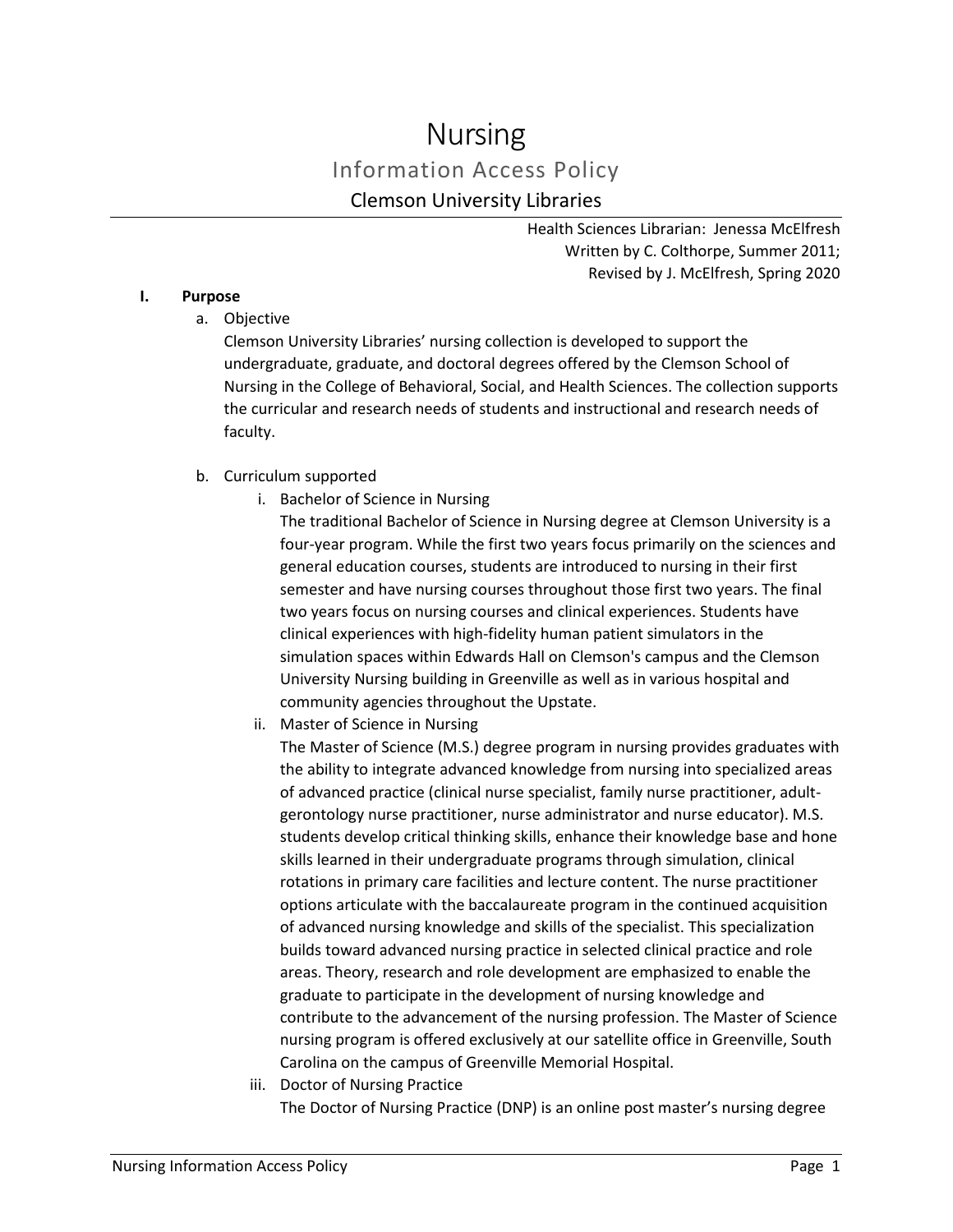program focused on evidence-based practice, leadership, healthcare policy and advocacy, inter-professional collaboration, and expert clinical, advanced nursing practice. The DNP program will prepare advanced practice nurses (APNs) at the highest level of practice for leadership roles applying and translating research into practice with the goal of producing expert clinical leaders for positions in practice.

iv. Ph.D. in Healthcare Genetics

The Ph.D. in Healthcare Genetics program offers graduate students the opportunity to be mentored by interdisciplinary faculty from more than six disciplines. Core courses are in genetics, health care genetics, psychology, political science and policy to provide students with the tools necessary to develop a program of research. Three cognate areas allow students to focus on their area of interest for health care genetics and/or genomic research. These opportunities include translational "bench to bedside" research, the interventionist focus for study on genetic issues for individuals, communities and/or populations and finally ethics and/or policy.

- v. Accelerated Second Degree Nursing Track The ASD Nursing track is designed for individuals who have previously earned a Bachelor's degree from a regionally or nationally accredited college or university. This is an intense full-time track of study, including rigorous clinical experiences. All classes and clinical experiences associated with this track are based out of the Greenville, SC and surrounding area hospital systems.
- vi. RNBS Completion Track

The RN/BS Completion Track (RNBS Track) allows registered nurses with an associate degree in nursing to earn a bachelor's degree in nursing. The RNBS Track is offered in a fully online format only. Students who enroll in a full-time plan of study are able to complete their Bachelor of Science, Major in Nursing degree in 12 months. Part-time and full-time plans of study are available to meet the needs of working students. The School of Nursing has established relationships with area technical colleges, which allowing for seamless transition for the associate degree prepared registered nurses to entering this track.

vii. Global Health Certificate Program Focusing on Low Income Countries The undergraduate certificate in global health is open to undergraduate students enrolled in health-related disciplines at Clemson University. The 12 credit certificate introduces students to the global burden of disease and globalization of health care, social and environmental determinants of health, ethics and professional practice, health equity and social justice, and collaboration for interdisciplinary approaches to health promotion in low resource countries. Working with faculty, students will strive to achieve cultural humility, increase cultural competence, observe public health projects at the local level, and participate in addressing health disparities in the local communities. The certificate program adheres to The Guidelines for Undergraduate Health-Related Programs Abroad established by The Forum on Education Abroad.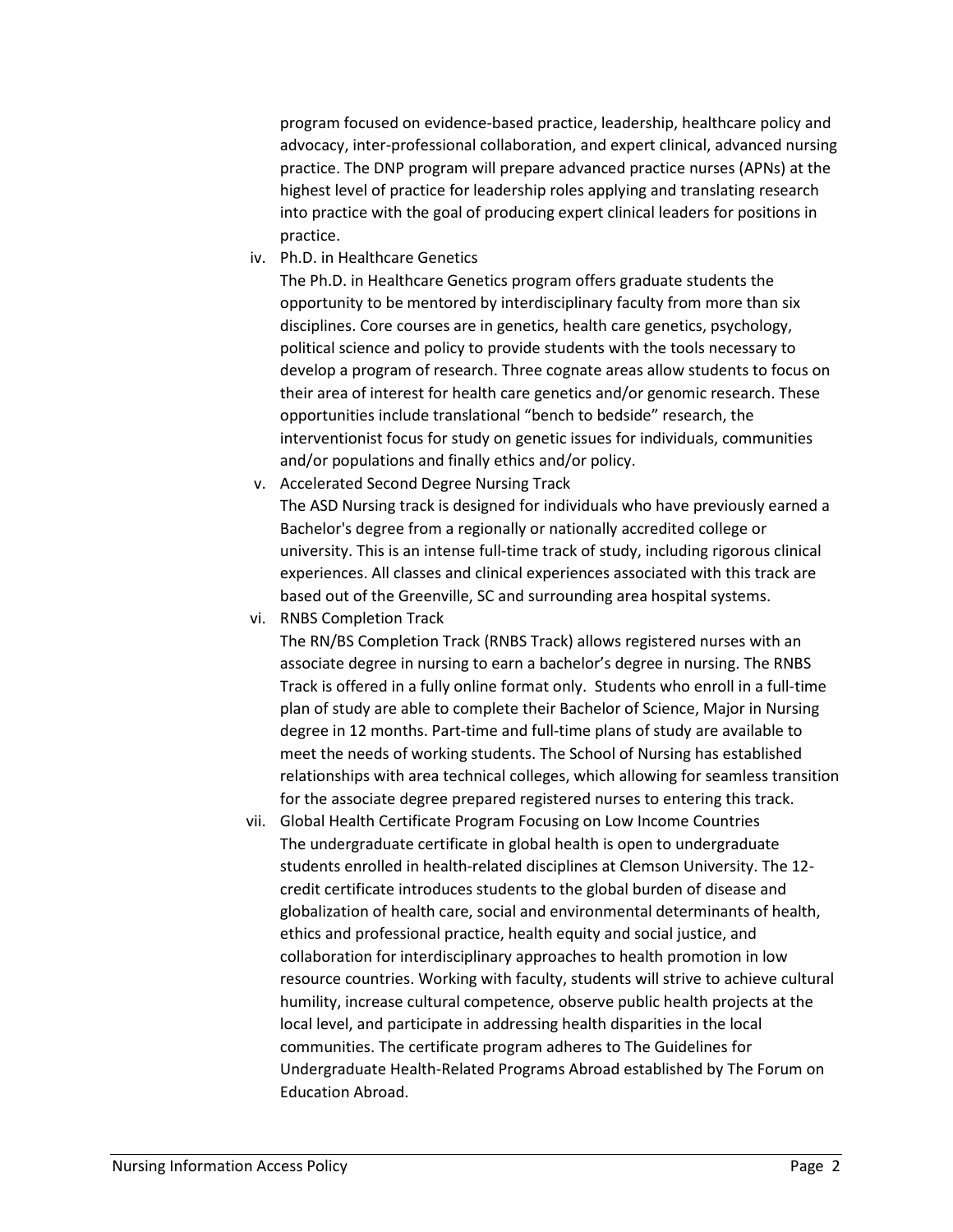- viii. Certificate for Leadership & Innovation in Health + Design The School of Nursing and the Graduate Program in Architecture + Health at Clemson University are collaborating on an online, distance education certificate program to educate nurses and design professionals in the art and science of healthcare design. One of the domains of nursing care is the environment, which originated with the founder of modern nursing, Florence Nightingale. Nurses have long understood that good design leads to good health. The purpose of this certificate program is to shape nursing, allied health and architecture scholars in architecture design + health for a positive impact on the environment in which patients receive care. Post-baccalaureate, masters', and doctoral graduates are encouraged to apply.
- c. Primary users

The primary users are undergraduates and graduate students from the College of Behavioral, Social, and Health Sciences who are enrolled in degree programs through the School of Nursing. Faculty, staff, and extension agents affiliated with the School of Nursing are also considered primary users.

d. Secondary users

Undergraduates not majoring in nursing often choose healthcare and medicine-related topics for their English papers. Many medical topics are now "hot news" (*i.e. vaccinations, genetic testing).* Materials are purchased that cover these topics in both a scholarly, academic matter and in laymen's language for the undergraduate who is not a nursing or health sciences major.

Much of the material collected for Nursing is specific to nursing, healthcare, and medicine. Materials bought for this department may used by faculty, students, and staff in many other departments, including in interdisciplinary projects from the Clemson University School of Health Research, and supplemental interdisciplinary titles are purchased to address this need.

Community residents also use the Nursing materials to address their research needs, particularly in seeking consumer health information for personal healthcare interests.

# **II. Scope of the Collection**

The collection is housed in Cooper Library and Offsite Storage, with the exception of electronic materials available in a stable online format. Collecting efforts are aimed at maintaining a well-rounded collection, with special strengths in the areas of current research at Clemson University and in areas where degrees are given, but which also provides materials for students in all areas of the School of Nursing and which will in the future provide an adequate basic collection as research interests change.

a. Format guidelines

Monographic material will be purchased in print and/or electronic format. Due to the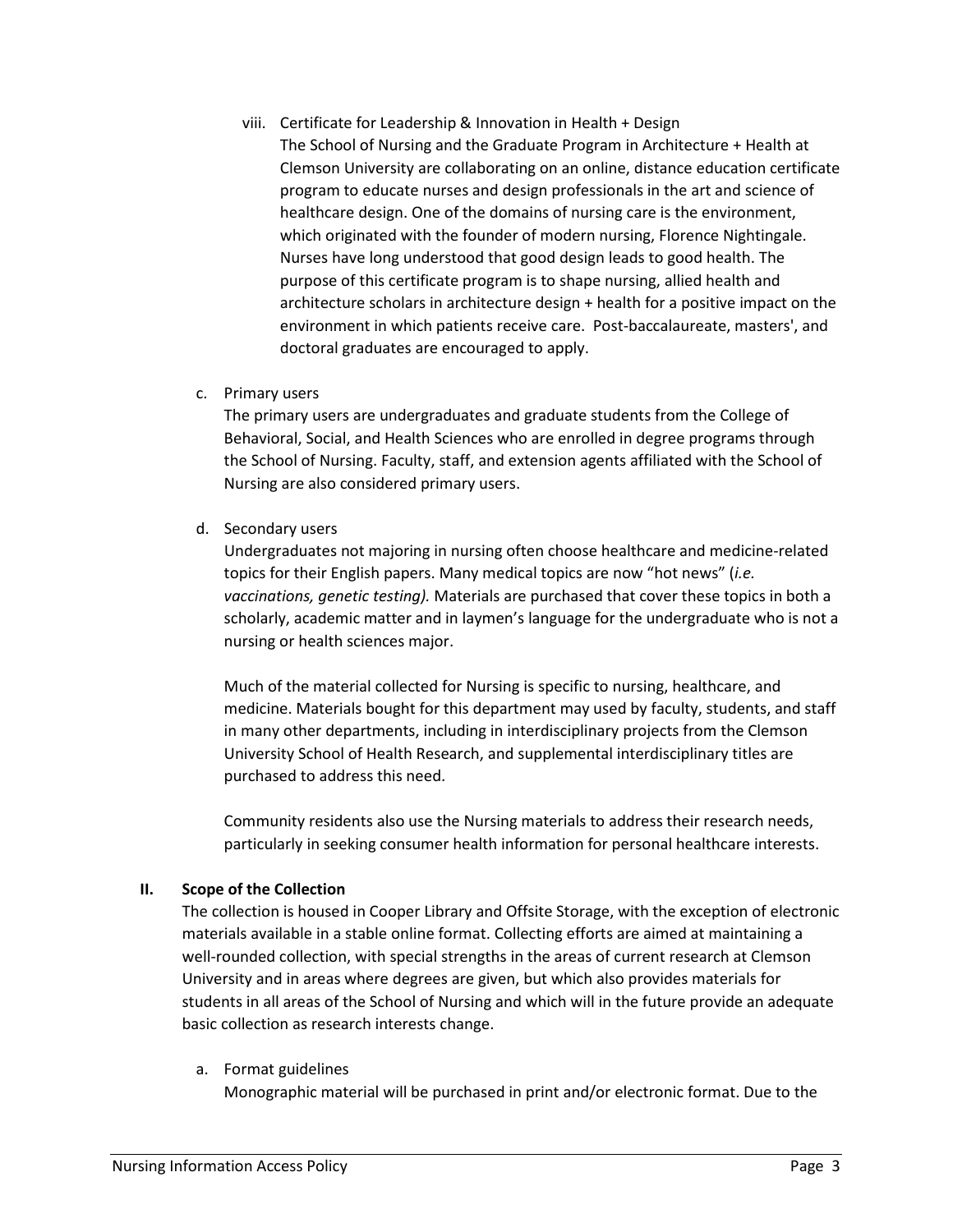number of nursing programs that are online or require online components, the preference for monographic material purchases is electronic format if available, though print will be purchased upon request or if electronic access is not available. Journals, handbooks, manuals, and encyclopedias will be in electronic format, if available. DVDs will be purchased as requested by the faculty.

b. Language guidelines

Primarily English-language materials will be selected. If materials in other languages are collected they must generally contain information not readily available in English, or fit a specific research or program need.

c. Geographical guidelines

No geographical limitations will be used for materials related to nursing. Materials dealing with guidelines, nursing practice, and the healthcare system will be selected with an emphasis on South Carolina and the United States. Materials dealing with other regions will be purchased to provide support to research and curricular activities.

d. Chronological guidelines

Most books considered for purchase are current; materials published prior to the most recent five years are purchased very selectively or upon request.

#### e. Types of materials excluded

The following materials will be excluded unless there is an extraordinary need and/or a specific request:

- i. Workbooks
- ii. Computer software
- iii. Rare materials
- iv. Textbooks

#### **III. Subject Classifications Collected**

Primary Subject Classifications:

| RT 1-120<br>RT 89-120 |
|-----------------------|
|                       |
| RA 1-1270             |
| RB 1-214              |
| RC 31-1245            |
| RD 1-811              |
| RF 1-994              |
| RF 1-547              |
| RG 1-991              |
| RJ 1-570              |
| RK 1-715              |
|                       |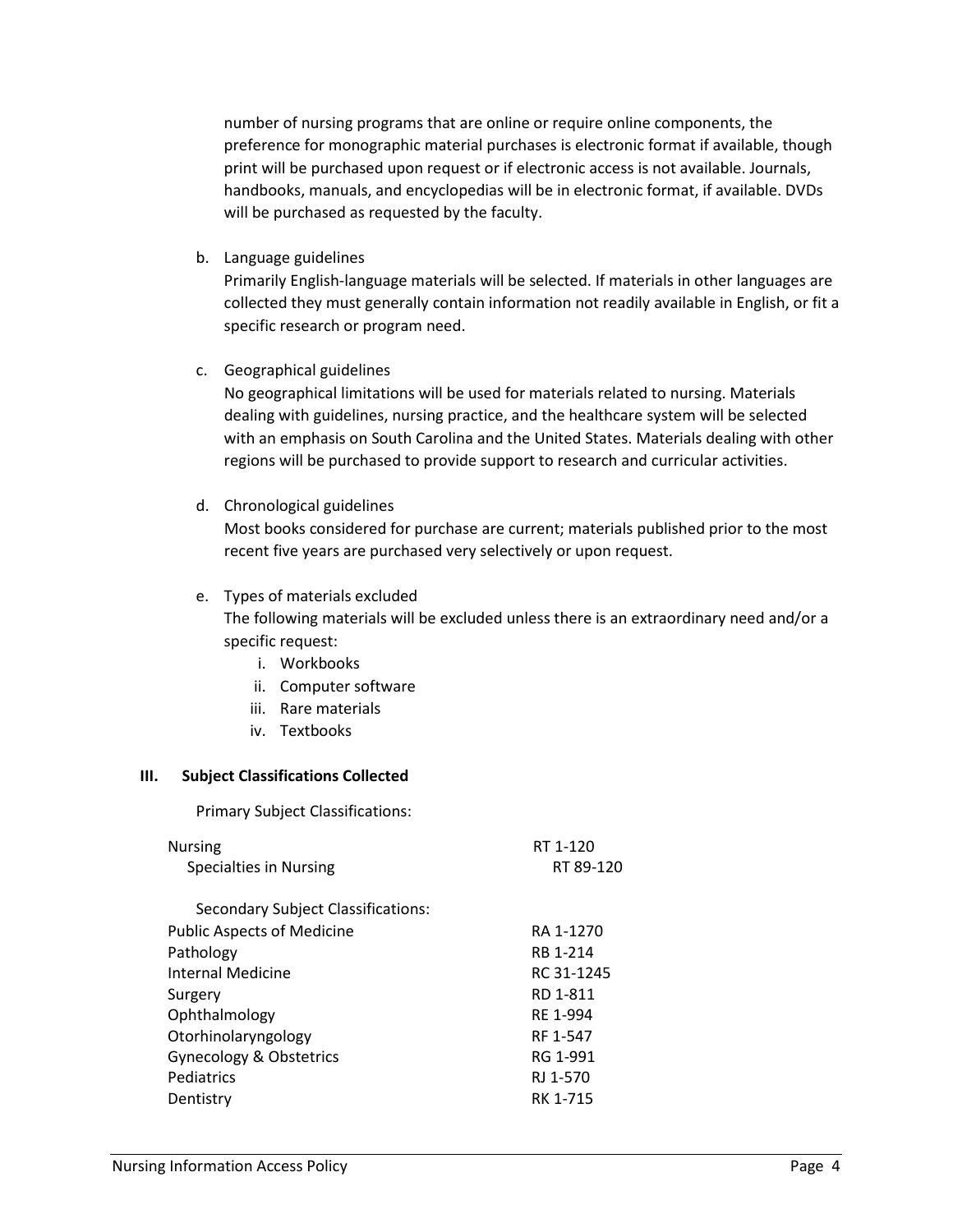| Dermatology                                | RL 1-803   |
|--------------------------------------------|------------|
| Therapeutics / Pharmacology                | RM 1-950   |
| Pharmacy and Materia Medica                | RS 1-441   |
| Botanic, Thomsonian, and Eclectic Medicine | RV 1-431   |
| Homeopathy                                 | RX 1-681   |
| Other systems of medicine                  | RZ 201-999 |

#### **IV. Core Nursing Journals**

Advances in Nursing American Journal of Advances in Nursing Research AORN Journal BMC Nursing Clinical Nurse Specialist International Emergency Nursing International Journal of Caring Sciences International Journal of Evidence-Based Healthcare International Journal of Nursing Sciences Journal for Nurse Practitioners Journal of Advanced Nursing Journal of Clinical Nursing Journal of Community Nursing Journal of Continuing Education in Nursing Journal of Managed Care Nursing Journal of Neonatal Nursing Journal of Nursing Administration Journal of Nursing Research Nurse Education Today Nurse Practitioner Nurse Researcher Nursing The Journal of Doctoral Nursing Practice

American Journal of Critical Care American Journal of Nursing Applied Nursing Research Child Health Nursing Research Clinical Journal of Oncology Nursing Clinical Nursing Research Critical Care Nursing Quarterly Critical Care Research and Practice Global Qualitative Nursing Research International Journal of Mental Health Nursing International Journal of Nursing Education International Journal of Nursing Knowledge International Journal of Nursing Practice Journal of Emergency Nursing Journal of Family Nursing Journal of Nursing Education Journal of Nursing Management Journal of Nursing Scholarship Journal of Research in Nursing Nursing Practice Today Nursing Research and Practice Nursing Research Reviews Nursing Standard Pediatric Nursing South Carolina Nurse

## **V. Core Nursing Databases and Indexes**

- CINAHL **MEDLINE** PubMed Ovid Emcare Web of Science Health and Wellness Resource Center Health Reference Center Academic Nursing & Allied Health Database
- Health Source Nursing/Academic Edition Cochrane Database Joanna Briggs Institute Database PsycINFO Food Science & Technology Health and Safety Science Abstracts BIOSIS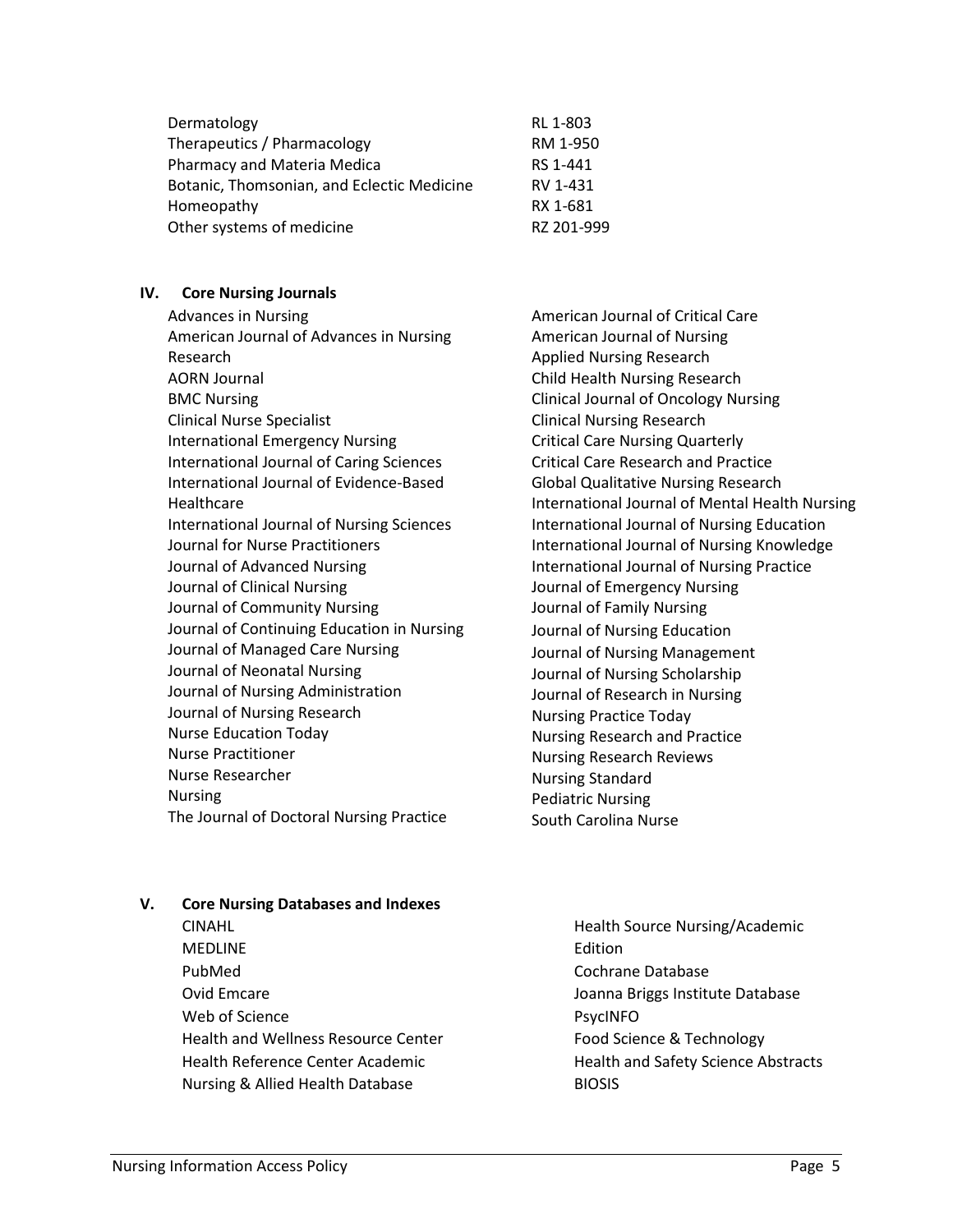#### **VI. Access to Information not Available On-site**

a. Remote Storage

Online request forms and document delivery enable access to materials in Clemson Libraries' remote storage facilities within 24 business hours.

b. Interlibrary Loan

The primary access point for journals and secondary access point for books not owned or accessible by Clemson Libraries will be Interlibrary Loan. This service is free to Clemson University students, faculty, and staff.

c. PASCAL Delivers

The primary access point for books not owned or accessible by Clemson Libraries will be PASCAL Delivers. This service provides access to books owned by other academic libraries in the state of South Carolina and is free to Clemson University students, faculty, and staff.

## **VII. Selection Tools Used**

- a. Faculty and student requests and recommendations
- b. Course syllabi
- c. Major Nursing journals
- d. Nursing professional association websites and catalogs
- e. Doody's Core Titles
- f. Medical Library Association recommended titles
- g. Publishers' websites and catalogs
- h. Patron driven acquisition through R2 Digital Library
- i. GOBI approval plan
- j. GOBI online database
- k. Circulation, Interlibrary Loan, and PASCAL Delivers activity

## **VIII. Deselection Guidelines**

Monographic material, with an imprint of 15 years ago or earlier, which has not circulated for the last ten years, will be reviewed for deselection. Statistical reports are available for review of these titles. Due to the need to maintain materials for historical research and/or reference, older materials may be kept even if they have not circulated recently. If a book has not circulated and is historically important, Special Collections will be asked to house it. If Special Collections does not take the item, storage will be considered if the item is rare or unique to Clemson.

# **IX. Evaluation Tools**

- a. Circulation, recall, internal use
- b. Interlibrary Loan and PASCAL Delivers requests
- c. *Journal Citation Reports*

## **X. Collection Assessment and Planning**

- a. Qualitative Measures
	- i. The information access policy for this department will be reviewed every five